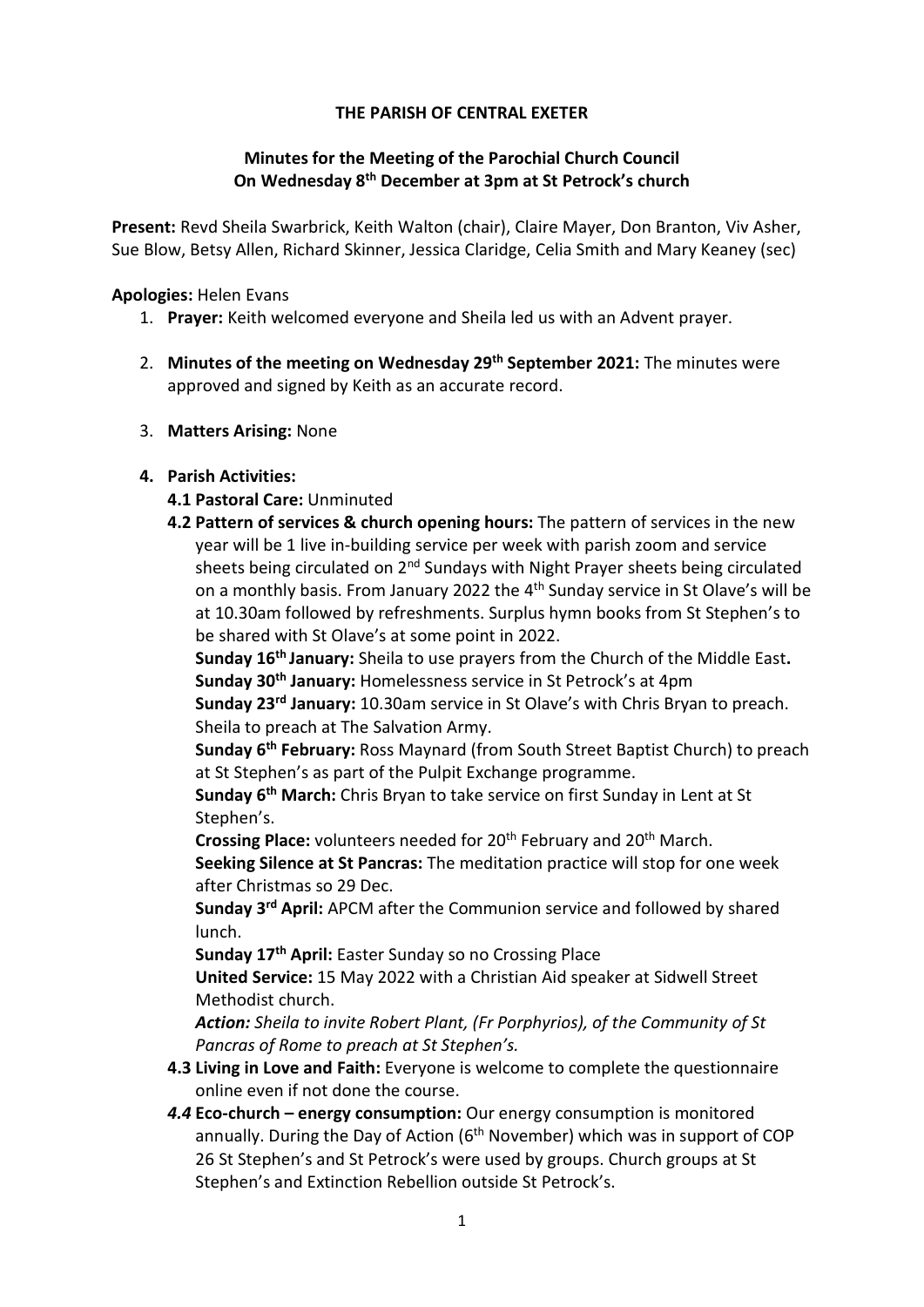### 4.5 Parish Social and Events:

Killerton Visit: The visit to NT Killerton is to take place on Mon 28<sup>th</sup> March 2022. Post Meeting Update: Helen will take a day off from new job to join the parish group attending Killerton.

Action: Mary to email the date to the parish to be put in diaries.

The meeting discussed whether to change the timing of future PCC meetings to accommodate all members. It was decided to defer this decision to the March meeting when more will be known of Helen's working hours.

John Allan Talk: John has been invited to talk about the history of St Pancras on Monday 7th February in St Stephen's at 2.30pm. The parish will be encouraged to ask friends to this event.

Action: Betsy to let St David's congregation know about this talk. Talks in St Olave's:

Action: Sheila to organise talks about the restored paintings and banner in St Olave's for the new year.

Marking 10 years since re-opening St Stephen's: Keith reported that the material on the computerised display can be updated for a small cost. Action: To compile a list of events worthy of merit which can be added to the display eg. the 6 banners

4.6 Updating church leaflets: It was acknowledged that the leaflets need updating with current information and possibly a different format. Currently, we have many St Stephen's leaflets but very few St Olave's information sheets.

Action: Keith to update church leaflets post Christmas.

Action: Mary to speak with Helen about ordering more postcards. Post Meeting Update: Helen to communicate with Sheila re: whether to update wording on postcards in the light of the Covid pandemic.

Action: Mary to email a pdf of The Crown of Thorns leaflet for St Petrock's church to Sheila, Betsy & Keith for comment.

# 5. Church Buildings:

5.1 St Stephen's: CCTV was installed on 11<sup>th</sup> &12<sup>th</sup> November. Keith's bid for £1,447 to the Office of the Crime Commissioner was successful.

Sheila has emailed Tim Bucknell to ask when they will do the other work in the ceiling. Tony Pinniger has replaced the Bow lighting.

5.2 St Petrock's: Mary, on behalf of Julie Richards, reported the finding of regular piles of cigarette butts in the sanctuary.

Action: Keith to check CCTV for evidence

Action: Sheila to contact AA groups

It was noted that the underfloor heating was not working.

St Petrock's Homelessness Centre will be putting a display in the church during January 2022. Peter Stevenson has been appointed as their new Director.

Don reported that Richard Gaydon (builder) has checked the hoppers for leaves which could be causing problems for the downpipe.

Scaffolding to be erected in January 2022 as the City Council does not allow it during November and December for repair of the window.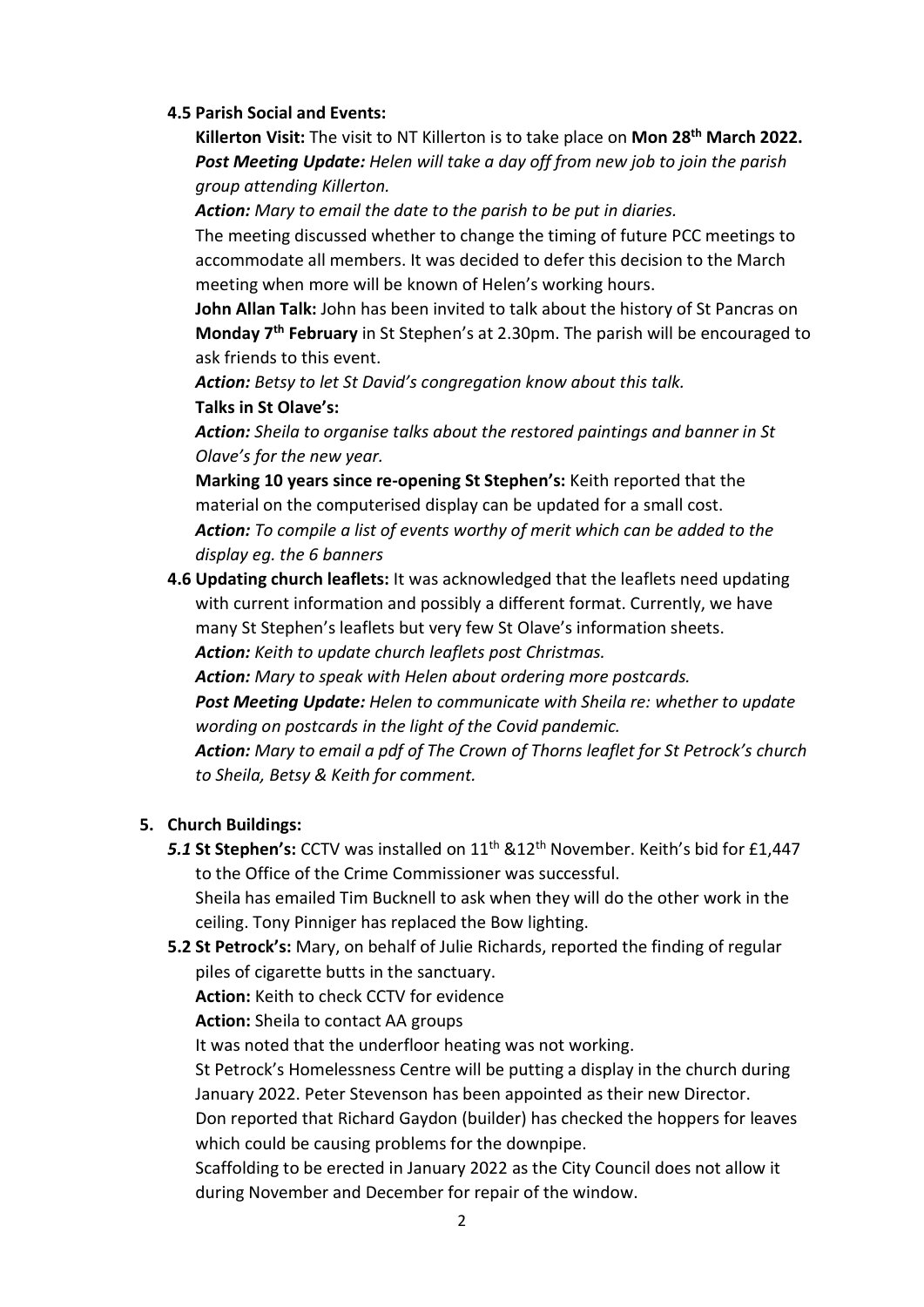- 5.3 St Olave's: The window letting in water has been repaired. Vinyl flooring for the sink area in the vestry is to be laid on Tuesday  $4<sup>th</sup>$  January 2022. The cost of this will be met from the St Olave's Trust. Action: Don to let Keith know the cost of the new vinyl. Action: Crockery for the tea bar to be purchased in January.
- 6. Social Media Update: Facebook is updated regularly by Helen while Mary keeps details of services updated on the website.
- 7. Deanery Synod Report: Jessica, Celia and Sheila attended the last meeting in October in St James'. They reported that a new secretary is required and the Diocesan Adviser talked about Giving and Generosity.

## 8. Finance:

8.1 End of November Account and Charity Giving: Sheila reported that our Income is more positive than estimated due to Covid. Use of Church Property by the ENC and the Romanian Community has brought in more funds than expected. Also, we have had a large refund on our electricity usage which was considerably less last year than estimated – again due to lack of use during Lockdown. The fundraising from St Nicholas' Fair (4th December) was £900+. The PCC wish to extend thanks to all who give regularly and generously.

Please see the following table for a list of charities and the amount they receive each year.

| Charitable Giving -2020 & 2021       |         | Amount |
|--------------------------------------|---------|--------|
| <b>Headway Devon</b>                 | local   | 140    |
| <b>Exeter Food Bank</b>              | local   | 140    |
| <b>Practical Action</b>              | UK/Int  | 140    |
| Friends of Cathedral (paid by S/O)   | mission | 75     |
| St Petrock's                         | local   | 140    |
| Age UK                               | local   | 200    |
| <b>Medecins sans Frontieres</b>      | UK/Int  | 140    |
| Refugee Support Group                | local   | 140    |
| <b>National Churches Trust</b>       | UK/Int  | 50     |
| Church Urban Fund                    | mission | 140    |
| Nightstop                            | local   | 140    |
| Congo Childrens Trust                | mission | 140    |
| <b>CMS</b>                           | mission | 140    |
| Freedom from Torture                 | UK/Int  | 140    |
| <b>Central Exeter Relief of Need</b> | local   | 250    |
| <b>Exeter Community Initiatives</b>  | local   | 220    |
| <b>Exeter City Centre Chaplaincy</b> |         | 150    |
| <b>Embrace the Middle East</b>       | mission | 140    |
| <b>TOTAL</b>                         |         | 2475   |

8.2 Budget for 2022: Estimates for the budget in 2022 are: Income £43,360 with Expenses at £43,130. It was proposed that wages should be increased for Jim (caretaker), Julie (cleaner) and Mary (administrator) from January 2022. The PCC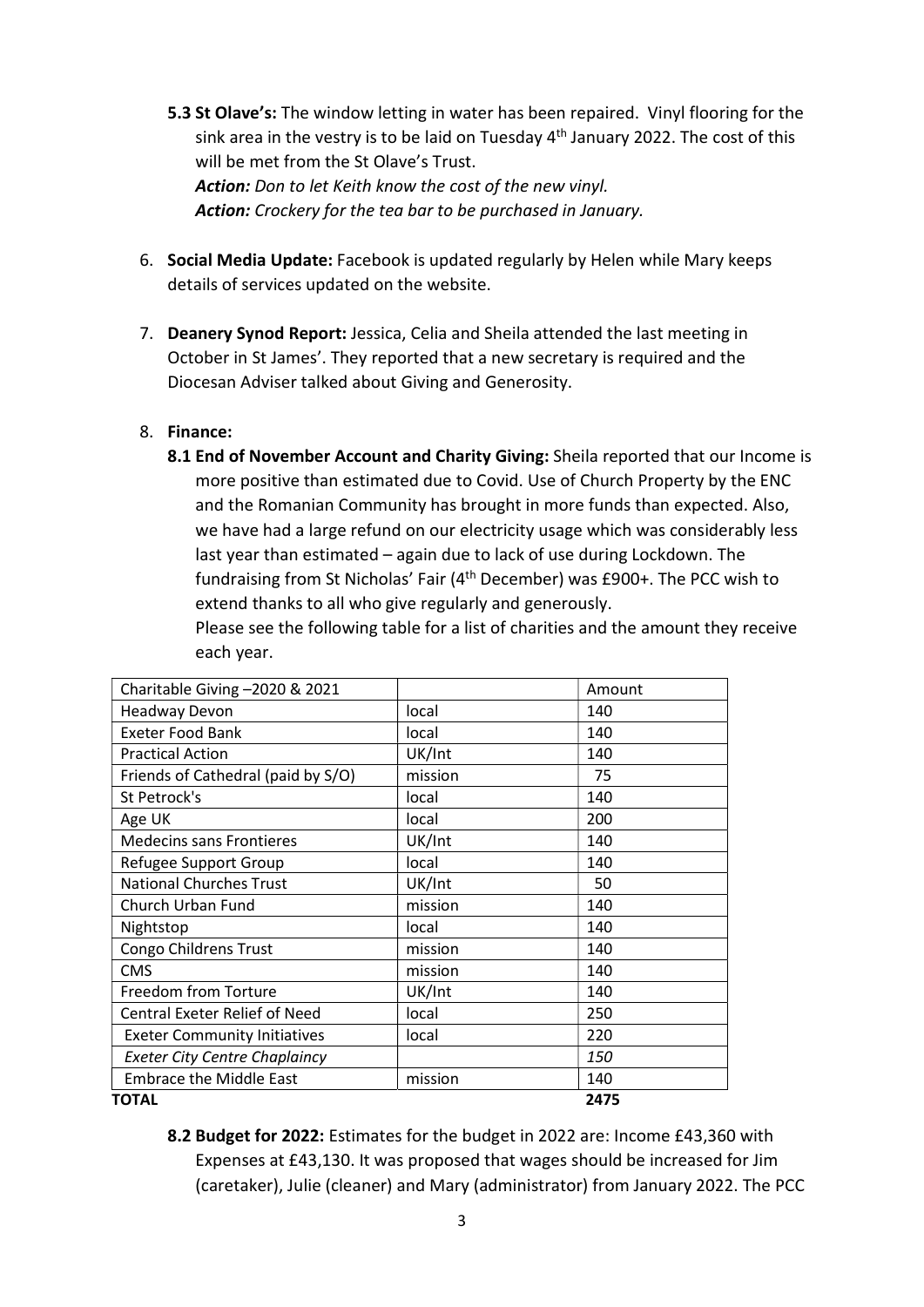agreed this proposal. Jim is to receive £9.85 p/h, Julie £9.50 p/h and Mary £10.25 p/h. It has been 2 years since these payments have been increased and now everyone doing paid work for the parish receives at least the new National Living Wage (£9.50).

Action: Keith to speak with Jim and Julie about the increase to their wages.

- 8.3 Gift Vouchers: It was agreed that Jim and Julie would each receive £25 Sainsbury's vouchers as a Christmas bonus/gift. Action: Keith to purchase vouchers and deliver to Jim and Julie Action: Betsy to give a 'Thank you' card to Nikki the new gardener in recognition of her work in St Stephen's garden.
- 9. Safeguarding and Health & Safety: Mary reported on the changes to Safer Recruitment procedures with the new guidance 'Safer Recruitment and People Management' to take effect from Tuesday 4th January 2022. The main change is the requirement that DBS checks must be renewed every 3 years rather than every 5 years.

Sheila is due to complete her Safeguarding Leadership Pathway in January 2022. All PCC members are required to complete the Domestic Abuse Training which is now available online.

Action: Mary to circulate instructions on how to access the Domestic Abuse training in the new year

- 10. CTAX/CTCE: There will be a Pulpit Exchange Programme in January/February 2022 and a United Service in May 2022. Lent groups and the material to be used are under discussion. It also has to be decided whether to have groups in person or on Zoom. It was suggested the parish have an in-house Lent group for 2022. There is to be an Ash Wednesday service in St Stephen's on Wednesday 2<sup>nd</sup> March 2022 but no service in St Pancras on this date.
- 11. ECCC: Norman Wallwork has now retired and he along with other retirees including Sandie Walton attended the Dedication service with Farewell Appreciations on Friday 15th October at 5.30pm at the Mint Methodist Church. The ECCC is a much smaller group now.
- 12. CMS link: Ruth Sayers continues her work in Plymouth. We support the Congo Children Trust which built and recently has opened the new primary school in Kimbilio.

### 13. Correspondence:

13.1 The APCM documents for 2022 have recently arrived.

## 14. A.O.B.

14.1 CERN/St Eds trustee resignation and St Petrock's Day Centre trustee resignation: Viv has stepped down as trustee for both organisations due to her deteriorating eyesight which makes it difficult to carry out the duties required.